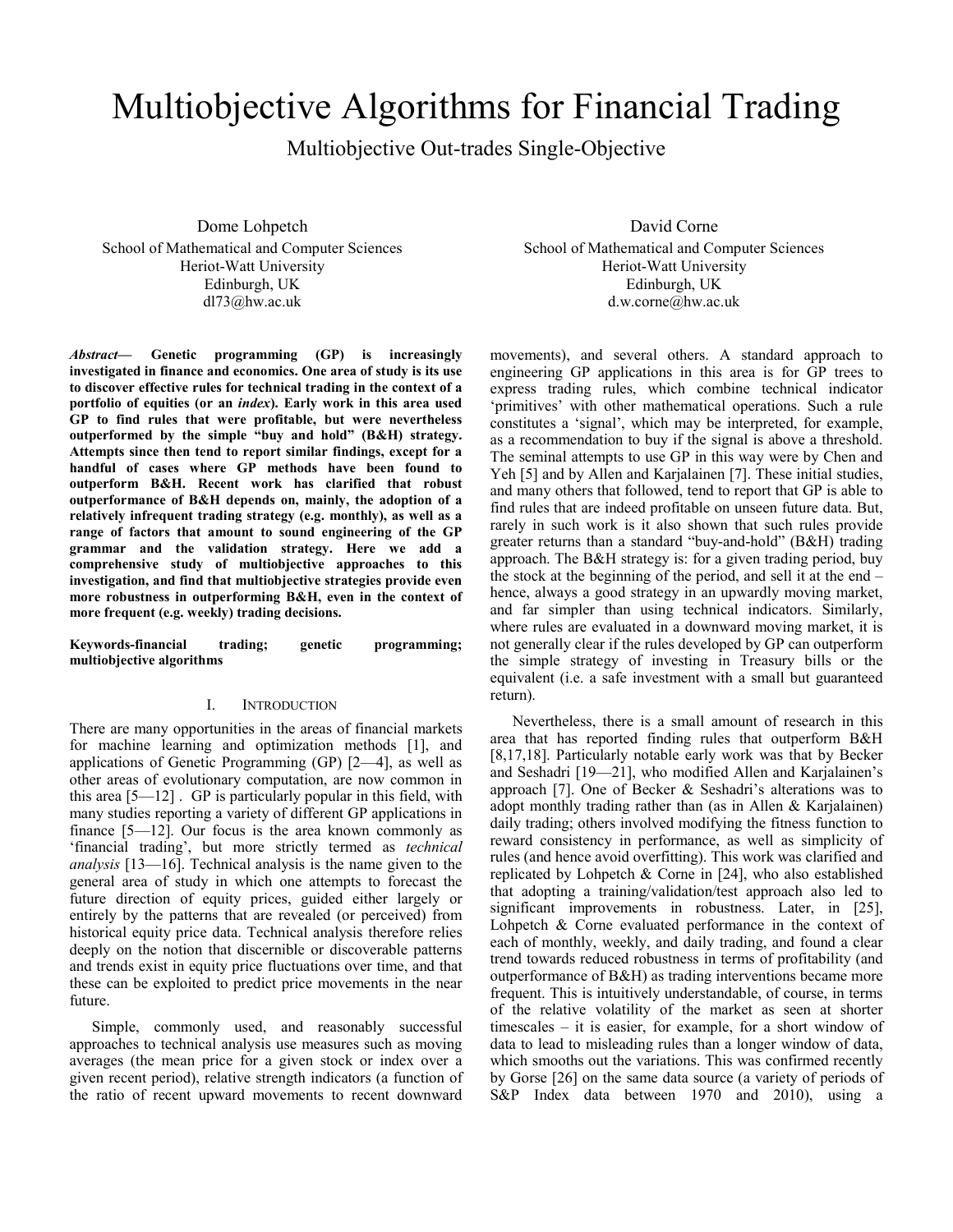reinforcement learning method, rather than GP, to underpin the trading decisions. Then again, this finding could also be a commentary on the machine learning techniques involved, indicating that robust weekly and daily price patterns are particularly challenging to reliably detect, which allows for the possibility that improved engineering of the GP approach (say) might still lead to a profitable weekly or daily trader.

In this paper we aim to find out if improved performance at more frequent trading interventions can be achieved by taking a multiobjective approach. Specifically we engineer our GP method to be guided by multiobjective characterisation of a trading rule's fitness, and contribute the following beyond what has so far been done in this area:

- Comparison of many different multiobjective approaches to trading with each other, with earlier single-objective approaches, and with B&H.
- Comparison in the context of many different data splits (i.e. across a wide range of market environments)

The remainder is set out as follows. Section II provides a review of related work, recapping a little of the history reported in this section, but considering what has been done so far with multiobjective algorithms. Section III then sets out the basic GP approach and describes a number of ways of casting this as a multiobjective problem. In section IV we describe the experimental setup (data periods, training/validation/test splits, algorithms compared) and then present summaries of the results. We conclude in section V.

# II. A BRIEF ACCOUNT OF RELATED WORK

Previous studies using Evolutionary Algorithms (EA), including GP, for discovering technical trading rules has almost exclusively used a single objective approach; they can be classified into two main groups: the profit maximizing approach, and the risk adjustment approach. The profit maximizing approach focuses only on return, without concerning the associated risk [7,11,12,19—21], whereas the risk adjustment approach includes a risk-adjustment in the fitness evaluation process [6,8,10,17,18,23]. In brief, as we have indicated, the first significant attempt to discover trading rules was by Allen and Karjarleinen [7], which we will refer to hereafter as AK. In this study, GP was used with a single objective, which was to maximize excess return over B&H, to acquire technical trading rules for daily trading on the S&P 500 index from 1928 to 1995. Although Allen and Karjarleinen's study did not show consistent excess return compared with simple B&H, it provided inspiration for applying EAs in financial markets. Allen and Karjarleinen's fitness function did not consider any risk adjustment, so Neely [18] modified Allen and Karjarleinen's work by including four risk-adjustment methods, such as the Sharpe ratio and the *X\** measure in his single objective fitness function. However, this modification still was not enough to outperform B&H. After the previous two studies, Becker and Seshadri [19—21] succeeded in finding GP-evolved technical trading rules,

which could outperform B&H. Becker and Seshadri made plenty of changes to the method used by Allen and Karjarleinen, including the use of monthly data instead of daily data, reducing the GP operator set, and increasing the number of derived technical indicators among the GP operands.

As we have indicated, in two recent studies [24,25], Lohpetch  $\&$  Corne have focused on indicating how the key details of the Becker and Seshadri may be replicated, and have carried out additional investigations which point towards guidelines for generating results that robustly outperform B&H; however these studies again used only a single objective based on excess return. In other work that has attempted to look specifically at outperforming B&H, Potvin et al [12], for example, showed that GP trading rules can be generally beneficial in falling or stable markets – but this is not particularly impressive, since B&H is naturally poor in such markets. In another line of work, risk metrics such as the Sharpe ratio [22] have been included in rules (or in their evaluation). The Sharpe ratio modifies the return of a rule by considering its variation in return over the period. So a rule that achieves a very high return, but with much variation over the period, may be evaluated as the same quality as a rule that has a low return, but is very consistent over the period (e.g. producing a similar positive return every month for a year). Such metrics typically reduce the fitness of rules that promote trading in volatile conditions, and therefore lead to rules more likely to be applied by investors. For instance, building on Fyfe et al. [6] (whose results were not superior to B&H), Marney et al. [8,17] made headway by including risk metrics, as did Cheng & Khai [10], however these attempts did not actually produce usable rules that compared well in comparison to B&H.

Considering such measures of risk, it is worth pointing out that the improvements made by Becker& Seshadri over the Allen and Karjarleinen approach include one which effectively transforms the fitness function into a measure of risk – this is the performance consistency measure, that we discuss later. It was confirmed in [24,25] that this was an essential element in outperforming B&H on the data in question. Overall, the incorporation of risk measures is clearly a promising thread of work in the automated trading context.

Next we turn to multiobjective algorithms, in which we can see again that risk measures are starting to be explored. With the rising use of EAs for multi-objective optimization (MOEAs), there have recently been several applications in the area of finance. Most of these have concentrated on investment portfolio optimization problems [29—36], which are the most popular applications of MOEAs to solve problems in this area [30] – this is essentially a problem of finding an ideal collection of companies/equities to constitute a trading portfolio. However there are two recent studies which used an MOEA to generate technical trading rules. The first of these [37] used an MOEA to generate technical trading rules with two objectives: to maximize total return and to minimize semi-variance as a risk factor, and the authors concluded that the higher return in the training data tended to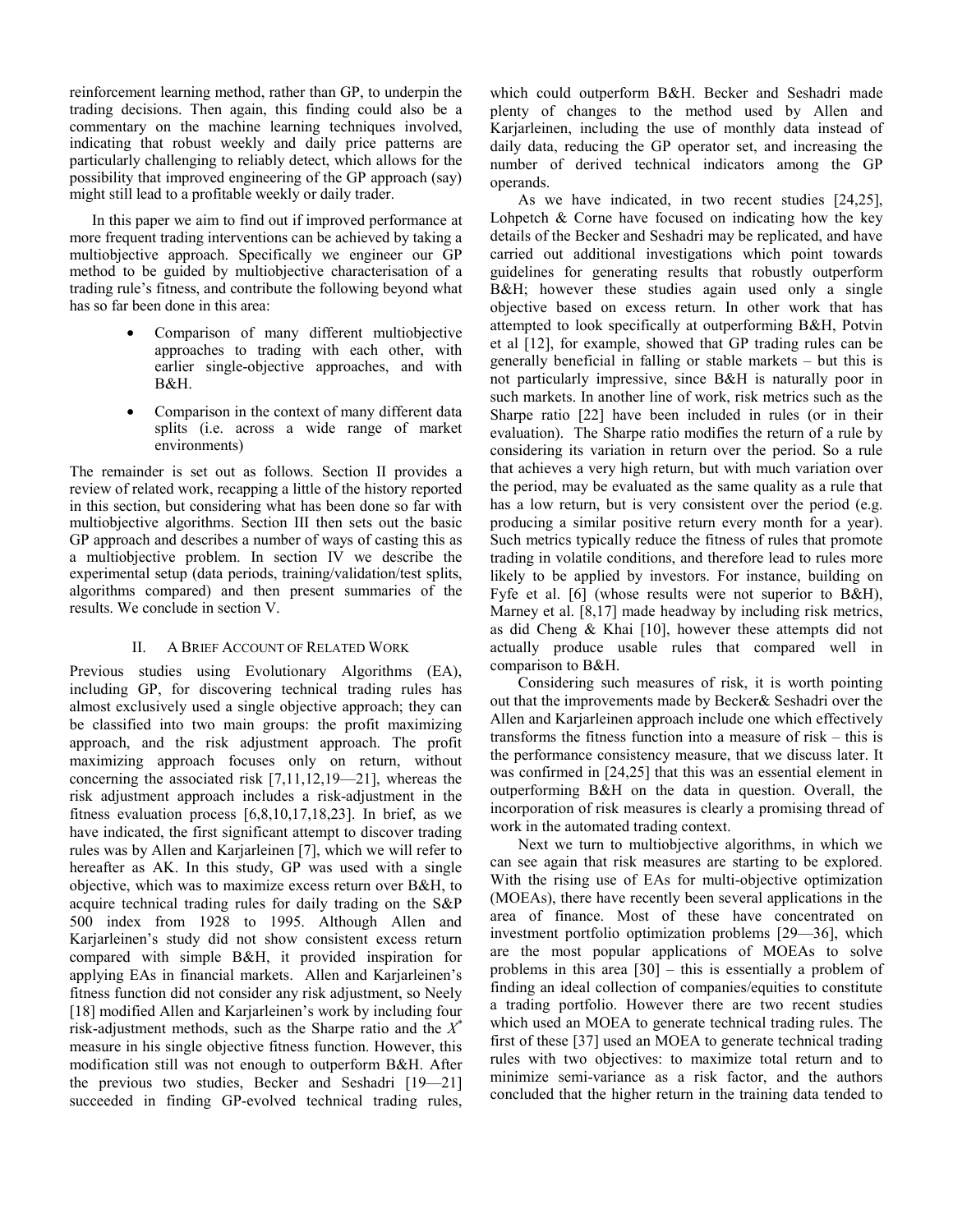correspond to larger volatility in the returns generated on the test data. In the second of these studies [27], the authors used Multi-Objective Particle Swarm Optimization method to yield technical trading rules with two objectives: percent profit and Sharpe ratio [28] in 3 contiguous training and testing periods. Both the best and average performances of this study were able to outperform all 5 technical indicators in the training periods, and they also beat the B&H strategy in two periods out of three. On test data, the performance of the best points among 30 Pareto fronts beat all indicators in both objective functions, but failed to beat the B&H strategy.

In the few studies so far using MOEA for technical trading rules, the results therefore seem inconclusive, however it certainly seems worth more investigation. In this paper, we therefore investigate a number of alternative ways of characterizing technical trading as a multi-objective task, engineering in the context of the GP method in [24,25] that has its roots in  $[7,19-21]$ .

# III. THE GP APPROACH AND MULTI-OBJECTIVE CHARACTERIZATIONS OF THE PROBLEM

Our basic approach uses standard GP, with a function set comprising arithmetic, Boolean and relational operators, while the terminal set comprises a collection of basic financial technical indicators, along with real and Boolean constants, and real-valued variables (such as *equity price*). An example of a rule specified by a GP tree (in fact a rule found in [19]) is in Figure 1. The abbreviations of technical indicators in Figure 1 can be found in section III-A.

If we are doing weekly trading (for example) then a rule such as that in Figure 1 is to be interpreted as follows. The rule essentially makes an assertion: "The 3-week moving average (MA-3) is less than the lower trend line (LRTL) and the 2 week moving average (MA-2) is less than the 10-week moving average (MA-10) and the lower trend line (LRTL) is greater than the second previous 3-week moving average maxima (MX-2)." In the context of a particular trading intervention, we evaluate this assertion and find that it is either true or false. This then corresponds to a trading action as follows. If we are currently out of the market, and the assertion is true, then *buy*; if we are currently in the market and the assertion is false, then *sell*. The overall procedure assumes a fixed amount is to be invested (e.g. \$1,000) whenever the decision is *buy*.



Figure 1. An example trading rule in the GP population

The next few subsections explain the approach in further detail, albeit briefly. The data we use (as in [7,19— 21,24,25,26] is the Standard and Poors 500 (S&P 500) index – a fixed set of 500 stocks which aggregate to daily price indicators (opening, closing, high, low). When considering weekly and monthly trading, the opening price (for example) for a week or a month is the opening price on the first day of that week or month.

# *A. GP Function and Terminal Sets*

The function set is: AND, OR and NOT, together with the relational operators ">" and "<". We use strongly typed GP, to automatically enforce appropriate inputs for each operator. The terminal set is as follows, where 'unit', depending on the experiment, is either day, week or month

- Opening, closing, high, low prices for the current unit (OPRICE, CPRICE, HRPICE, LPRICE)
- Volume for current unit (VOL) and volume for previous unit (VOL-LAG);
- 2,3,6 and 10-unit moving averages (MA-2, MA-3, MA-6 and MA-10);
- Rate of change indicator: 3-unit and 12-unit (ROC-3) and ROC-12);
- Price Resistance indicators: the two previous 3-unit moving average minima (MN-1 and MN-2), and the two previous 3-unit moving average maxima (MX-1 and  $MX-2$ );
- Trend Line Indicators: a lower resistance line (LRTL) based on the slope of the two previous minima; an upper resistance line (URTL) based on the slope of the two previous maxima.

Please note that 'unit' can be: day for daily data, week for weekly data and month for monthly data.

The *l*-unit moving average at time *m* is the mean of the closing prices of the *l* units from *m* back to *m*−(*l*−1). The *l*-unit rate of change indicator measured at *m* is:

$$
100(p(m) - p(m - (l-1))) / p(m - (l-1))
$$

where  $p(x)$  indicates the closing price for time *x*. Previous maxima MX1 and MX2 are obtained by considering the 3-unit moving averages at each point in the previous 12 units. Of the two highest values, the one closest in time to the current is MX1, and the other is MX2. The two previous minima are similarly defined. Finally, to identify trend line indicators, the two previous maxima are used to define a line in the obvious way, and the extrapolated value of that line from the current time becomes the upper trend line indicator; the lower trend line indicator is defined similarly by using the two previous minima.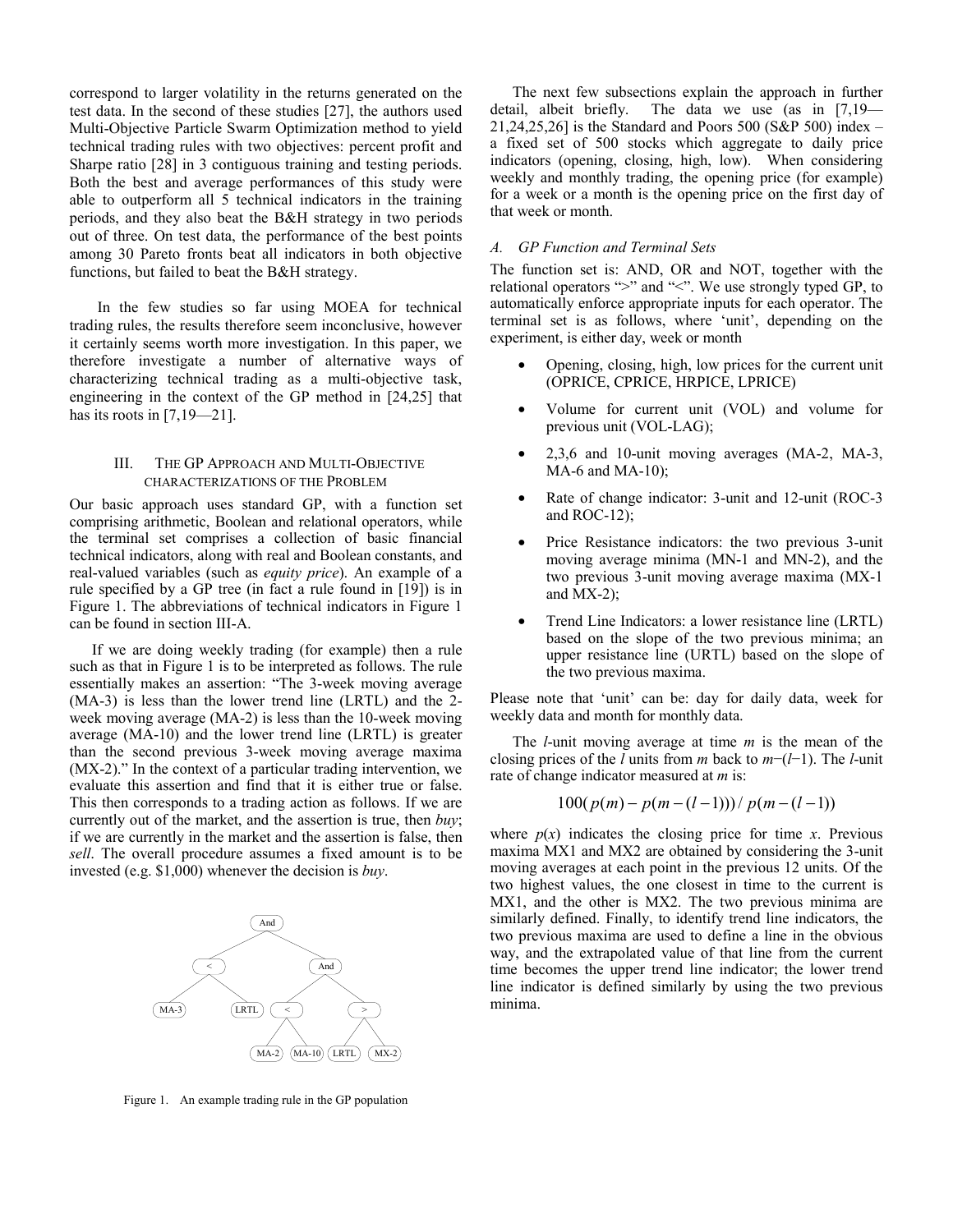#### *B. Main Details in Calculating the Fitness Objectives*

In the single-objective formulations previously used, the fitness function has three elements. The first is 'excess return', which is the excess of the return over that of B&H. strategy. This is:

$$
E = r - r_{bh} \tag{eq. 1}
$$

where *r* is the return on an investment of \$1,000, and  $r_{bh}$  is the corresponding return from B&H. To calculate *r* we use [7,19— 21]:

$$
r = \sum_{t=1}^{T} r_t I_b(t) + \sum_{t=1}^{T} r_f(t) I_s(t) + n \ln(\frac{1-c}{1+c}) \quad \text{(eq. 2)}
$$

where:

$$
r_t = \log P_t - \log P_{t-1} \tag{eq. 3}
$$

which indicates the continuously compounded return, where  $P_t$ is the price at *t*.  $I<sub>b</sub>(t)$  is 1 if the rule indicates *buy* at time *t*, 0 otherwise. Similarly defined is the sell signal,  $I_s(t)$ . The first component of *r* hence calculates return on investment over the times when the investor is in the market. The second component,  $r_f(t)$  indicates the risk-free return, which is taken for any particular day *t* from US Treasury bill data (available from http://research.stlouisfed.org/fred/data/irates/tb3ms). Hence, the second component represents time out of market, assuming that the investor's funds are earning a standard riskfree interest. Finally, the third component corrects for transaction costs, where *c* denotes the one-way transaction cost. The cost of a single transaction is assumed to be  $0.5% - e.g.$  \$5 for a transaction of volume \$1,000. The number of transactions during the period is *n*. This component estimates the compounded loss from the cost of transactions.

In the single-objective approach, the second main part of the fitness function,  $r_{bh}$ , is calculated as:

$$
r_{bh} = \sum r_t + \ln(\frac{1-c}{1+c})
$$
 (eq. 4)

where  $r<sub>t</sub>$  is as indicated above, calculating the return of buying at the first day and selling at the last day of the period.

The excess return *E*, calculated as described, was originally the objective function in [7], but improvements in [19,21] arose from two adjustments. One of these is an adjustment to fitness according to the size of the tree. Given a actual fitness value *f,*  the adjusted fitness value modified by the complexitypenalizing factor can be computed as following equation:

adjusted fitness value = 
$$
\frac{5f}{\max(5, actual-depth)} \quad (eq. 5)
$$

where *actual-depth* is the depth of the tree being evaluated, and the constant 5 is a 'desired' depth.

The other aspect of the fitness function which led to more consistent results was what we call *Performance Consistency* (PC). *E* is calculated for each successive period of *K* units covering the entire test period. The value returned is simply the number of these periods for which *E* was greater than both the corresponding B&H return and the risk-free return.

Putting all these together, the most successful single objective approach so far calculates *f*, the PC-based fitness (i.e. a number from 0 to *X*, where there were *X* periods covering the test data), and adjusts it for tree complexity, returning 5*f*/max(5, *actual-depth*) as the fitness of a rule.

#### *C. Single and Multi-Objective Approaches used in this study*

The experiments reported in this paper refer to three separate configurations of single-objective approach. That is, in a single-objective experiment, the objective used is one of the following three:

- CMR Market Return (essentially equivalent to excess return)
- CPC\_LK12 Performance Consistency with 12-unit periods.
- CPC\_LK24 Performance Consistency with 24-unit periods.

In each case, the initial "C" indicates that fitness is modified by the complexity-penalizing factor as indicated in eq. 5. In CPC LK12, for example, and an experiment involving monthly trading which the unseen test data cover a 60-month period, fitness (before the complexity modification) is either 0, 1, 2, 3, 4 or 5, according to in how many of the separate 12 month periods the rule was able to outperform both B&H and risk-free return.

In the multi-objective approaches tested, each used a combination of either two or three objectives, chosen from the above as well as the additional list of objectives below:

- MR Market Return
- $2MR 2$  Separated Market Return (Divide the period into 2 sub-periods and use MR as fitness value for each one) – where used, obviously this counts as two objectives
- PC\_LK12 Performance Consistency with 12-unit periods.
- PC\_LK24 Performance Consistency with 24-unit periods.
- CXP Complexity Penalizing Factor standalone measure of the tree complexity – simply the depth of the tree.
- 2CMR 2MR weighted by complexity penalizing factor

In total we test seven distinct multiobjective approaches, as follows:

- $MR-CXP 2$  objectives, MR and CXP
- 2MR-CXP 3 objectives: MR for two sub-periods, and CXP
- MR-PC\_LK12-CXP 3 objectives, as indicated.
- $MR-PC_LK24-CXP 3$  objectives, as indicated.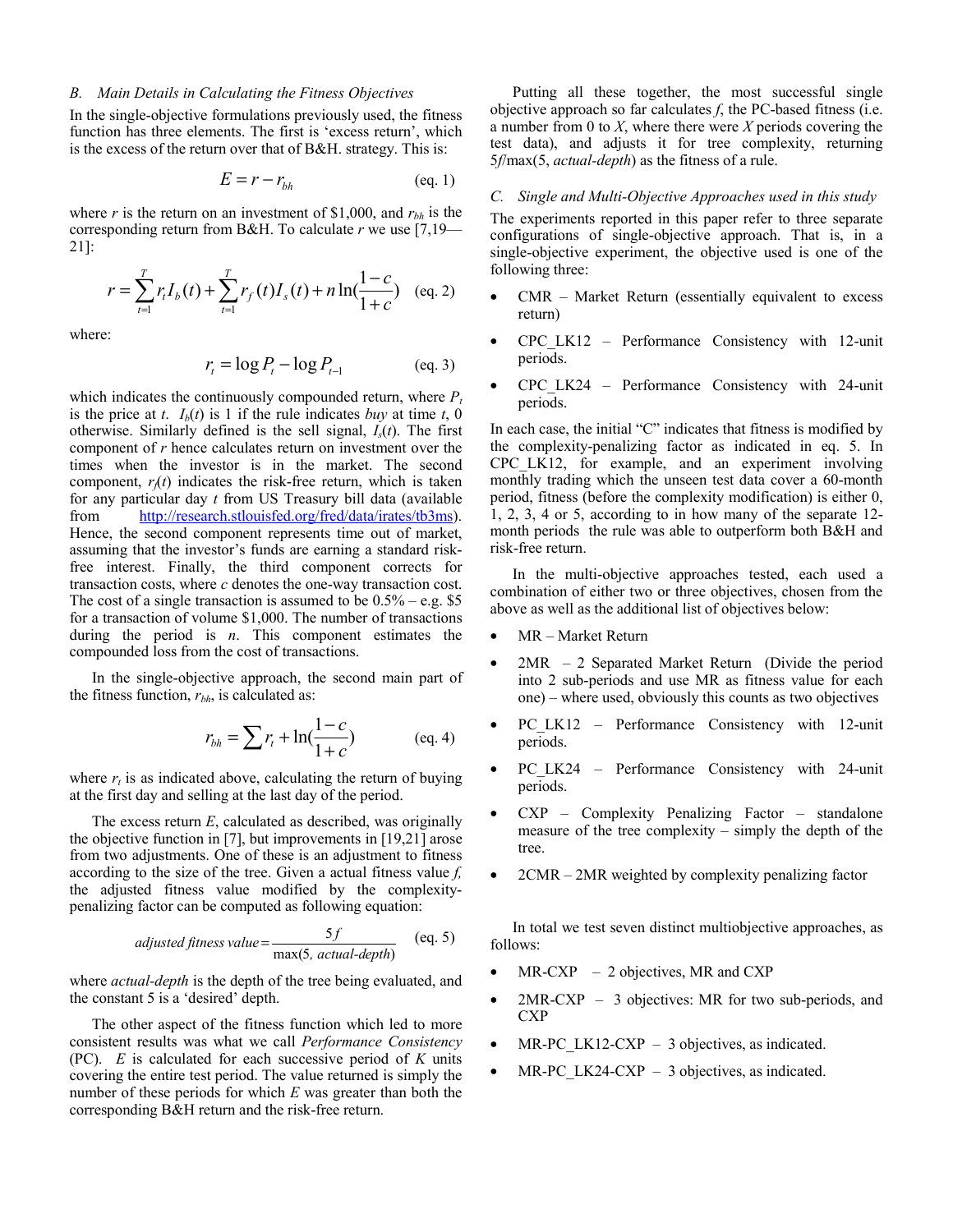- 2CMR 2 objectives, as 2MR, but both objectives complexity penalized
- CMR-CPC LK12 2 objectives, as indicated.
- CMR-CPC LK24 2 objectives, as indicated.

# *D. Some details of the Multi-Objective Approach*

The overall multi-objective algorithmic approach we use in this study was classic and straightforward, essentially similar in all details to NSGA II as described in [38]. An archive was maintained, with fixed size 10, containing the approximation to the Pareto front so far, and using crowding distance as the arbiter when new individuals were generated that would otherwise overflow the archive. However the key element we need to describe is how the returned Pareto front was exploited to make trading decisions on unseen test data. This was done as follows.

 Experiments were done in the context of three continuous trading periods, called training, validation, and evaluation. In all single-objective experiments reported here, GP evolves a rule, guided by performance in the training period, but at the same time recording (but not using) the performance of each evaluated rule on the validation period. The rule that performed best on the validation period is then evaluated over the evaluation period, and this is the result returned and summarised in our results section (how this is handled for multiobjective algorithms is discussed next). This regime of training/validation/evaluation (which we call regime 2) was found clearly more robust in previous work [24,25] than a straightforward training/evaluation split in which we use the rule that was best on training data.

 In the context of multiobjective approaches, all used the same configuration as in single-objective experiments, except that instead of evaluating a single rule, we always use a set of rules, and this set is the current content of the non-dominated archive. We test two approaches: in the majority-voting approach (MJV) the set of rules is used simply to make a majority decision: each individual rule either signals 'buy' or 'sell' in the current environment. The signal from the set is the majority decision; in the case of a tie, we simply use the decision made by the rule (breaking other ties randomly) that was flagged as achieving the best return (MR) on the validation data. For comparison, we also test a basic 'Normal Trading' approach, in which the result of a set of rules is taken to be the average result of the rules treated individually. This corresponds, in the trading context, to giving each rule an equal share of the money to invest – given transaction costs that are strictly in proportion to the amount traded, this arguably yields valid results, though (as we expected and as we will see) is not a particularly effective approach.

# *E. Operators, Initialization and other GP parameters*

We used the standard GP mutation operators 'grow', 'shrink', 'switch' and 'cycle' [3], and standard subtree-swap crossover [2]. No constraint was placed on tree size (other than selection pressure from one or more of the objectives in some configurations), however the population was initialized by growing trees to a maximum depth of 5. The population size was always 500 (with archive maximum size 10 in the multiobjective approaches, though archives tended to be much smaller). As discussed, the multiobjective method was NSGA-II; In single-objective run, in each generation, the current best was copied into the next generation, and the rest were the produced by crossover of two parents (probability 0.7) or mutation of a single parent, with parents selected via rankbased selection. Each run on training data continued for 50 generations.

### *F. Data splits*

In this context, a data split indicates a particular period of time, itself divided into three contiguous periods of training, validation and test data. In much of the earlier work in this thread of research, only one or a small number of data splits were used, which does not lead to results that are particularly robust in terms of the conclusions that can be made. In [24,25] we used 4 different data splits for each of daily, weekly and monthly trading. In this paper, we use eight different data splits for each of daily, weekly and monthly data (i.e. 24 different data splits altogether). In this way, for each trading frequency, we hope to underpin a good level of robustness in any claims about trends that emerge from the results. The data splits used need considerable space to specify, so we point the reader to their full description within supplementary material at http://doiop.com/data\_splits .

#### IV. RESULTS

Every combination of algorithm/data-split/regime including, where applicable, MJV or normal trading was repeated 20 times independently, and the results are summarised here. A complete collection of results is available from the authors, and also in part at http://doiop.com/data\_splits. Here we summarise by providing graphs that indicate (a) the relative performance of the multiobjective strategies compared with single-objective strategies, and (b) the relative performance of the multiobjective strategies in comparison with B&H. In each case, the display of results is oriented to show the picture across all data splits relevant to the experiment.

 Figure 2 shows the performance of all multi-objective methods in comparison (implicitly) with single-objective configurations for monthly trading. For example, 2CMR (MJV) achieves 75% on this plot. This means that in 75% (i.e. 15) of 20 independent tests, where each test includes an experiment of both this method (2CMR (MJV)) and all three single-objective approaches on each of the 8 monthly data splits, 2CMR (MJV) outperformed *all* of the single-objective methods.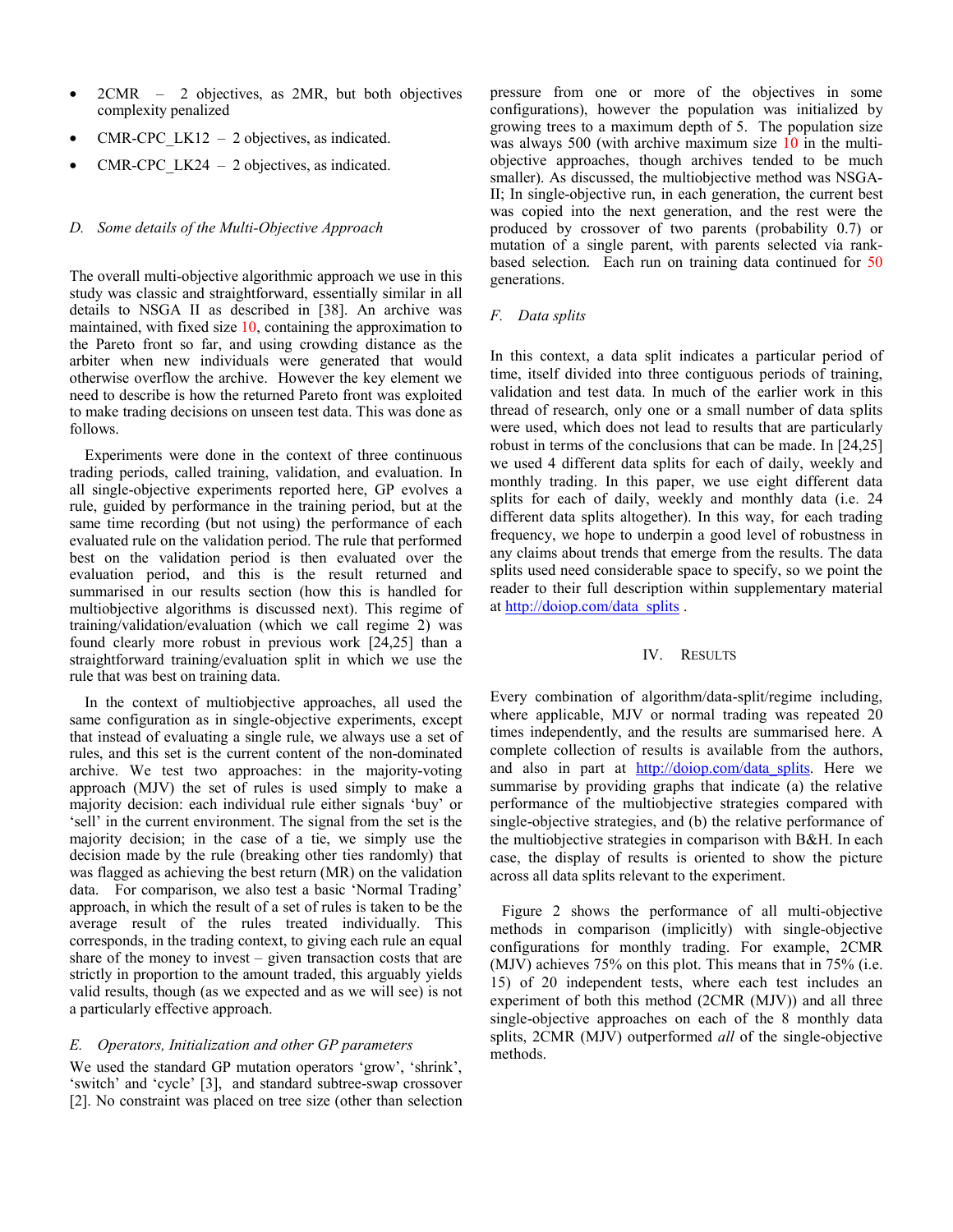

Figure 2. Performance of multi-objective methods in comparison with single-objective configurations for monthly trading splits. E.g. 2CMR (MJV) achieves 75%, meaning that: averaged over all 8 monthly data splits, 2CMR (MJV), in 75% of the 20 independent tests, outperformed *all* of the singleobjective methods.

The relative performance of multiobjective vs single objective does not seem highly convincing from the figure at first sight, since there is no majority that extend beyond the 50% mark. However, recall that each single multiobjective approach is compared against *all* single-objective methods for each bar. Also, it is quite clear that the majority-voting (MJV) techniques, the top 7 methods in this plot (and all plots) consistently perform strongly against single-objective methods, except for MR-CXP.

 Turning to performance in relation to Buy-and-Hold, Figure 3 shows, for each multiobjective approach, how often (averaged over the 8 monthly splits) the return from trading over the evaluation period outperformed buy-and-hold. This is a fairly convincing result for multiobjective approaches in monthly trading.



Figure 3. Performance of multi-objective methods in comparison with the buy-and-hold strategy for monthly trading splits. E.g. most algorithms achieve 100%, meaning that: averaged over all 8 monthly data splits, the method outperformed B&H in all of the 20 independent tests.

Turning now to more frequent trading interventions, Figures 4 and 5 show the results (corresponding respectively to Figures 2 and 3) over the weekly trading splits.



Figure 4. Performance of multi-objective methods in comparison with single-objective configurations for weekly trading splits.



Figure 5. Performance of multi-objective methods in comparison with the buy-and-hold strategy for weekly trading splits.

The superiority of multiobjective methods over single objective methods is much clearer in this context. It seems clear that multiobjective methods can somehow spread the risk (associated with more volatility) over multiple rules in a way that boosts performance; this notion is reflected in the observation that 'normal trading' does better in this context than it did in the monthly trading context.

Finally, we see the corresponding results for daily trading regimes in Figures 6 and 7. These figures clearly tell a different story. With potential for daily trading intervention, Figure 7 reveals that the multiobjective methods that we have tested can outperform B&H at best roughly half the time. However it should still be recognised that this in itself is not particularly poor performance – all of the 'B&H' results compared against in this paper have the advantage, entirely unfair in reality, of being able to choose between either the B&H return or the risk-free return, whichever would have generated most over the trading period. What is certainly clear, however, from Figure 6 is that the multiobjective methods we have studied are outperformed by the single objective methods in the daily trading context.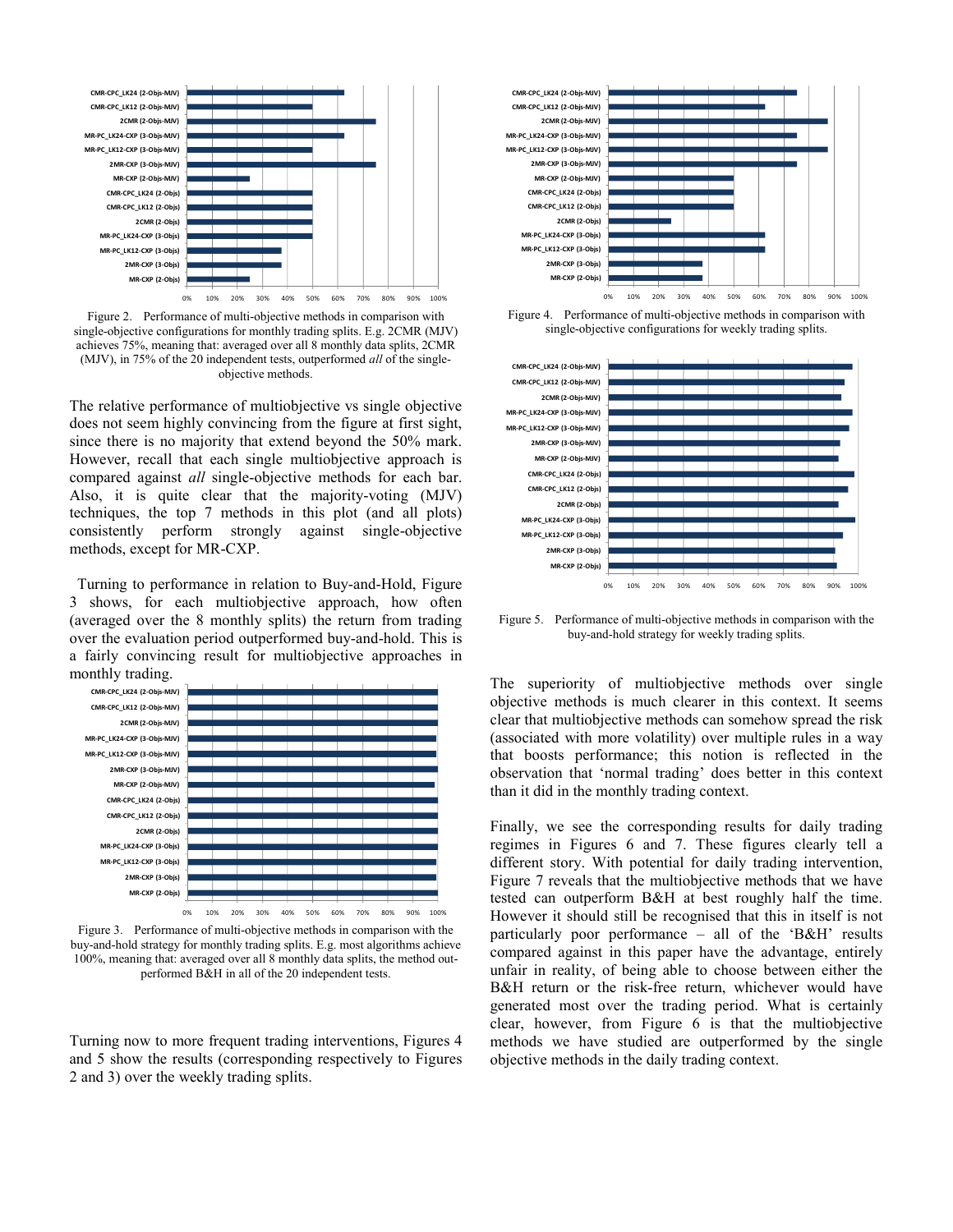

Figure 6. Performance of multi-objective methods in comparison with single-objective configurations for daily trading splits.



Figure 7. Performance of multi-objective methods in comparison with the buy-and-hold strategy for daily trading splits.

When we consider these results in terms of the relative performance of the seven different ways of characterising performance with multiple objectives, there seem to be only two fairly clear observations that emerge. These are best revealed by appeal to figures 3, 5 and 7, in which performance is compared directly with B&H, rather than confounded by the variations in performance of the single-objective methods. First, as already noted, the majority voting approach tends to lead to better performance for monthly and weekly trading, although in daily trading the 'normal trading' approach, simply spreading the investment decision over each rule, seems clearly to have an advantage, and this seems independent of other aspects of the multiobjective configuration. We expect to achieve a better understanding of this in future work, which will look at variations on the majority voting approach, which give individual rules different weights according to measures of the risk and return associated with them. However, turning to comparison of the seven objective combinations, one clear observation is that MR-CXP, in monthly and weekly trading, was always the least effective approach. It is notable that MR-CXP is the only one of the multiobjective configurations that did not include an objective that related to risk. When PC\_LK12 or PC\_LK24 (or their complexity modified variants) were involved, the

corresponding objectives essentially gave a measure of the variance in performance of the rule over the trading period, which is precisely what is attempted in a risk-based metric such as the Sharpe ratio. Similarly, when 2MR or 2CMR were involved, these broke down the (perhaps modified) excess return measure into two separate periods, again revealing information about variation in performance and hence providing a simple estimate of the rule's (or ruleset's) risk.

 It therefore seems clear that risk-oriented measures are valuable in this context for monhly or weekly trading, and this value is exploited well by the multi-objective approaches that incorporated such measures. The reverse seems to be the case, however, in the more volatile context of daily trading. We speculate that this may be because large variations in the returns of a particular rule (or ruleset) are far more frequent in the daily context; so, metrics that estimate that variation, especially over smaller timescales, are likely to be more affected by noise. However it is worth pointing out that our experimental setup may mitigate against finding robust rules for daily trading, simply because the technical indicator primitives we use are forced, in that case, to consider only relatively brief timescales (see section III.A). For example, rules can refer at most to a 10-day moving average.

#### V. CONCLUSION

In this paper we have investigated the use of several configurations of multiobjective GP algorithms for developing trading rules for trading on the stock market, specifically in association with the S&P 500 portfolio of companies. This continues a thread of research that dates back to Allen and Karjeleinen's work [7] which showed that GP could produce profitable rules, and has since been supplemented by many efforts, increasingly aimed at understanding how to configure GP to provide robust and convincing performance (in terms of outperforming buy-and-hold and risk-free return strategies). Building on earlier work that indicated robust and convincing performance could be achieved in the context of monthly trading, but less so for weekly trading (and rarely for daily trading), we show that multiobjective approaches, especially when using a majority voting approach, are able to generally outperform single-objective approaches, as well as robustly outperform B&H and risk-free return. This is the case for monthly trading, and even more clearly so for weekly trading, in which improving on the performance shown for singleobjective approaches in [24], we see good evidence that multiobjective GP for evolving trading rules seems clearly viable in the context of weekly trading. These results are to some extent underpinned in their robustness by the fact that they emerge after considering 8 different data splits that cover a range of different trading environments.

 In comparing each of seven different characterizations of the problem into multiple objectives, we find that the worst performance (again, considering only the monthly and weekly cases) came from the only configuration that involved no objective related to measuring risk – i.e. variation in performance over the trading period. Similarly, we find that, in the monthly and weekly scenarios, the approach in which trading was done via majority vote over a set of non-dominated